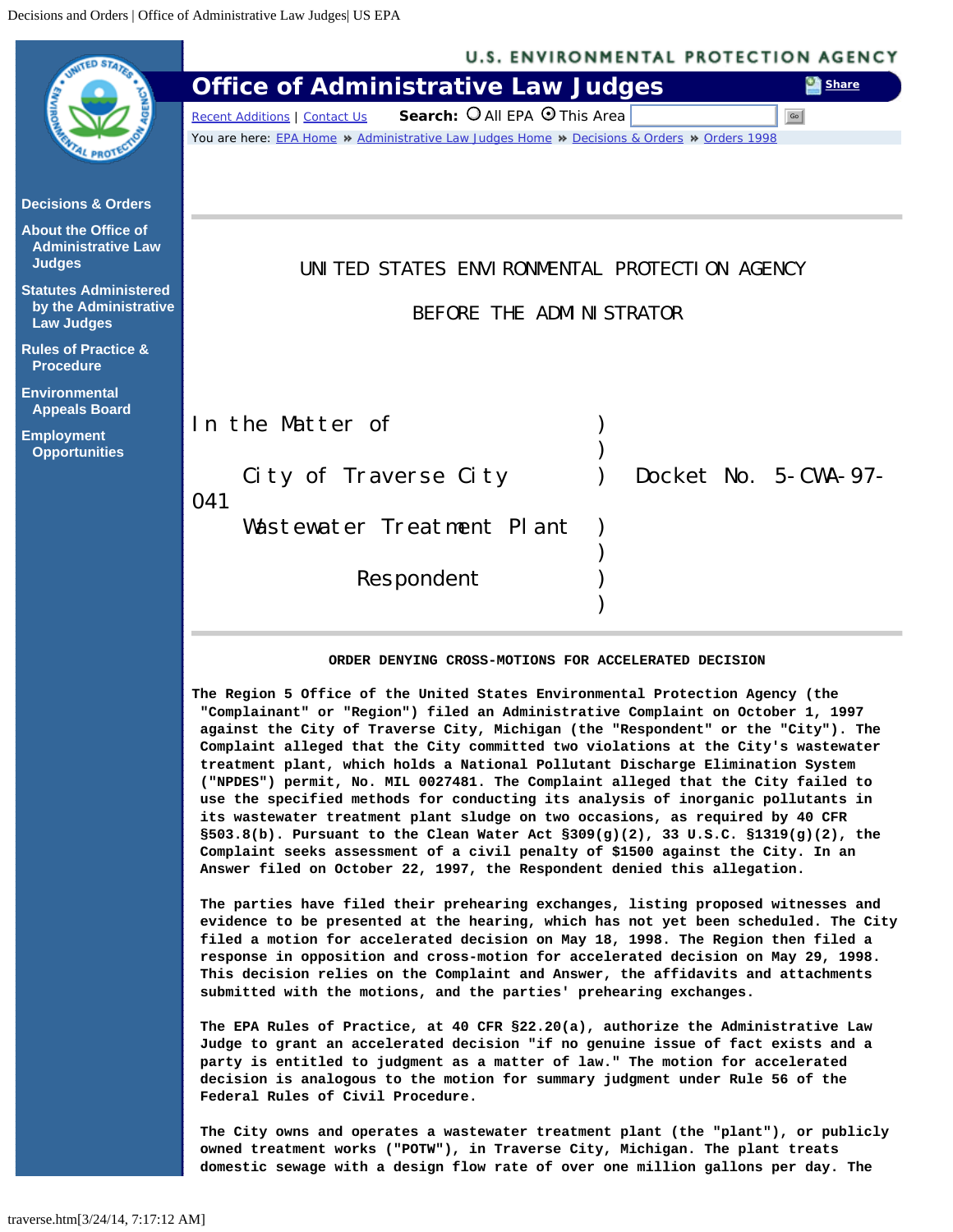**plant also generates sewage sludge. Under the plant's NPDES permit, the City is authorized to apply the sewage sludge to land, pursuant to the standards in 40 CFR Part 503. The CWA §405(e), 33 U.S.C. §1345(e), renders it unlawful for any person to dispose of sludge from a POTW except in accordance with the Part 503 regulations promulgated under the authority of §1345(d).[\(1\)](#page-3-0)**

**The City is required, pursuant to 40 CFR §503.8 and §503.16, to sample and analyze its sewage sludge, on a quarterly basis. Pursuant to §503.18, the City is required to submit an annual report of the results to EPA. The methods prescribed for analyzing samples of sewage sludge are given in §503.8(b). The City in this proceeding is charged with not following the prescribed method for analyzing inorganic pollutants required by §503.8(b)(4): "Test Methods for Evaluating Solid Waste, Physical/Chemical Methods," EPA Publication SW-846, Second Edition (1982), with updates, known as "SW-846."**

**In the City's annual sludge report for 1995, the City indicated it followed a different named method for analyzing inorganic pollutants, in its samples analyzed on October 3 and December 27, 1995. The City's contract laboratory, SOS Analytical, cited the "200 series" method, which is specified in 40 CFR §136.3 for analyzing the constituents in wastewater discharged from a POTW under the NPDES permit program.**

**The City contends that the 200 series method is virtually identical to SW-846, and that in fact it complied with all sampling and analysis requirements in SW-846. The City argues that the difference is one of nomenclature only. Method 200 is used for wastewater, while SW-846 is used for solid waste, including sewage sludge. The Region makes several legal and factual arguments that run counter to the Respondent's position. The parties' contentions will be addressed in the context of the discussion below.**

**A review of the parties' motions, with accompanying affidavits and documents, indicates that genuine issues of fact remain. Therefore, neither party's motion for accelerated decision can be granted, and a hearing will be necessary.**

**The Region first contends that the admitted citation of the incorrect analysis method in the sludge monitoring reports is enough to find the City liable. The Complaint (¶17), however, charges that the City "violated 40 CFR §503.8(b) for 1995 by failing to use the methods specified in U.S. EPA publication SW-846 for analysis of inorganic pollutants." The gravamen of the charge is that the City actually used the wrong method - not that it cited the wrong method in its report. The application of strict liability to violations of the Clean Water Act does not extend to finding violations for errors not charged in the Complaint. Therefore, the Respondent did not violate 40 CFR §503.8(b) as a matter of law, by citing Method 200 instead of SW-846.**

**The cases cited by Complainant are distinguishable or do not lend support to the Region's position. In** *Connecticut Fund for the Environment, Inc. v. Upjohn Company***, 660 F.2d 1397 (D. Conn. 1987), the defendant was held strictly liable under the Clean Water Act for discharge violations despite its claim that the discharge monitoring reports ("DMRs") were erroneous. The court held that "if an entity reports a pollution level in excess of Permit limits, it is strictly liable, as Congress has manifested an intention that the courts not reconsider the effluent discharge levels reported." 660 F.2d at 1417. In this proceeding, the charge does not concern pollution levels reported, but rather the method of sampling and analysis.**

**In addition, the broad nature of this ruling in** *Upjohn* **has been limited or contradicted in other and subsequent cases. Although the defendant bears a "heavy burden to establish faulty analysis," it may "present direct evidence of reporting inaccuracies" and "may not rely on unsupported speculation of measurement error."** *SPIRG v. Georgia-Pacific Corp.,* **615 F. Supp. 1419, 1429 (D. N.J. 1985). Another court has held that a convincing argument that the DMRs contained typographical errors was sufficient to defeat summary judgment.** *Friends of the Earth v. Facet Enterprises***, 618 F.Supp. 532, 536 (W.D.N.Y. 1984). In the other case cited by the**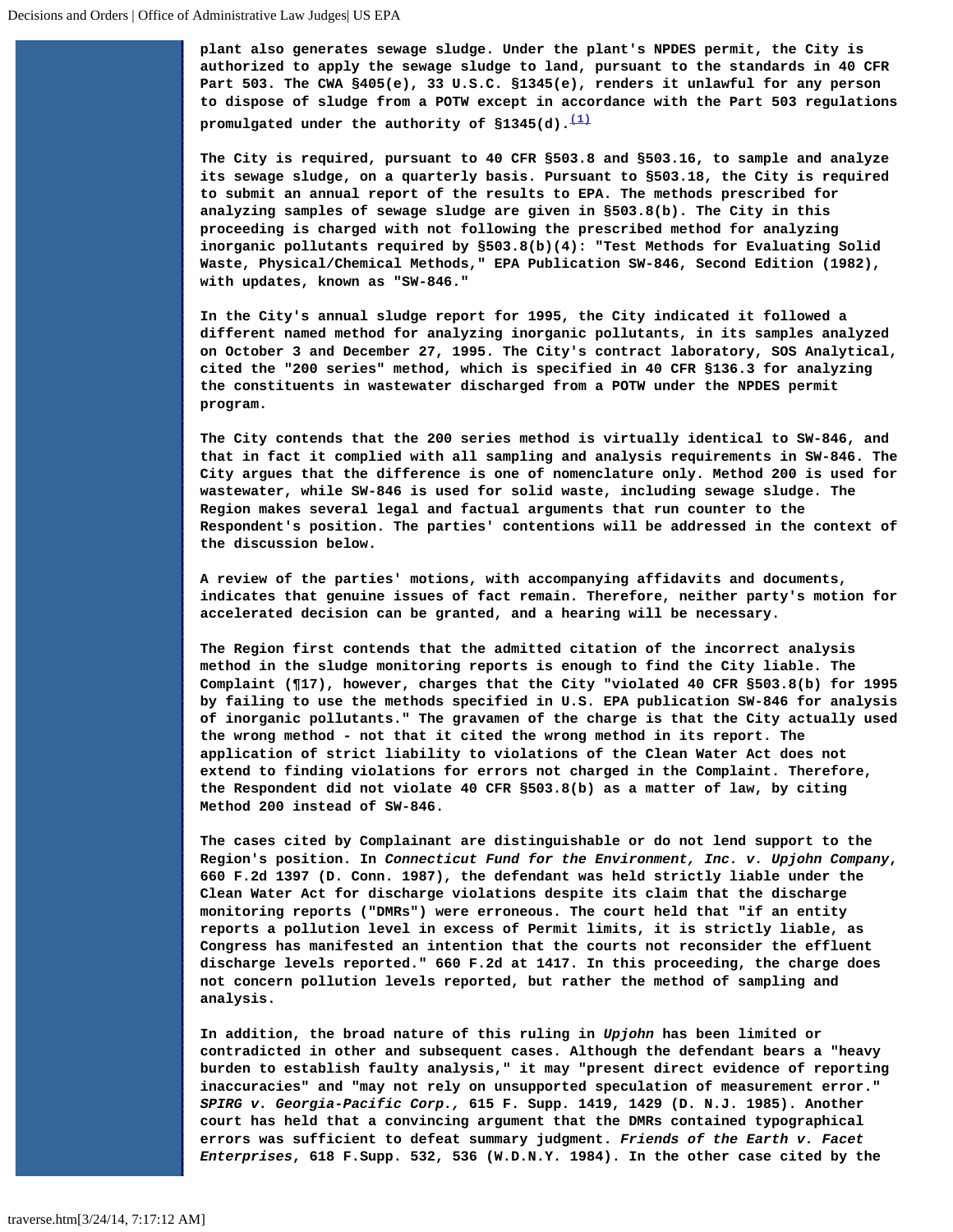**Region,** *Public Interest Research Group of New Jersey, Inc. v. Elf Atochem North America, Inc.***, 817 F.Supp. 1164 (D. N.J. 1993), the court denied the plaintiff's motion for summary judgment for discharge violations on the defendant's factual showing of potential errors in its DMRs due to faulty laboratory practices. The court held that, if the DMRs are proven erroneous, the violations would constitute monitoring, rather than discharge, violations. 817 F. Supp. 1180.**

**In this case, there is no allegation that the sludge exceeded any pollution limit, or that the laboratory committed any error in determining the levels of inorganic pollutants in the Respondent's sewage sludge. The Complaint only charges that the City did not use the correct methods to sample and analyze the sludge. The City asserts that it did use the proper methods but cited the wrong method name in its sludge report. The citation of the wrong name may (or may not) be a reporting violation. In light of the evidentiary materials submitted, the use of the wrong method name in the report does not by itself prove that the City actually failed to follow the proper sludge analysis methods.**

**The factual issue must focus on what the City's laboratory, SOS, actually did in sampling and analyzing the sludge for inorganic pollutants. The City has submitted two affidavits, by Mike Riebschleger, the chemist who performed the analyses, and Kirk Chase, the SOS lab director. Both affiants assert that the sludge samples were prepared or digested by following EPA Method 3050A, as required by SW-846. The Respondent's motion also relies on a letter sent by the Region's Chief of the Water Enforcement and Compliance Branch, Jose Cisneros, to the plant's Project Manager, Tim Truax, on February 10, 1998. The letter states that "the laboratory can be said to have followed SW-846 for the measurement [of inorganic pollutant levels], but**

 **not necessarily for the preparation [of the sludge samples]."[\(2\)](#page-3-1)**

**One of the differences between Method 200 and SW-846 is in the requirements for sample preparation. Since Method 200 is intended for wastewater analysis, it does not include sample preparation and digestion standards that are required for semisolid sludge. The Cisneros letter, among other things, points out that difference.**

**The Cisneros letter, as well as the affidavit of the Region's chemist, John V. Morris, Ph.D., also indicate some other possible discrepancies between the SOS laboratory's methods and those prescribed by SW-846. These concern the lab's Standard Operating Procedures ("SOP"); its identification of matrix modifiers for analysis of certain parameters; and its specification of type of background correction in the conduct of its graphite furnace atomic absorption analysis. These possible discrepancies however seem to be framed by Dr. Morris largely as lack of documentation, rather than necessarily problems in the actual methods followed. (Morris Affidavit, ¶7-8). The Respondent, in its submissions, maintains that it followed SW-846 in all respects, including having an adequate SOP for quality assurance and control. The affidavit of Kirk Chase, Lab Director for SOS (¶3), plausibly explains that the lab is set up to conform to the requirements of both the EPA Method 200 series and SW-846. Dr. Morris (Affidavit, ¶11) concludes by stating that it would be necessary to review the SOS lab's bench notes and binders in order to determine whether the lab actually followed all technical requirements of SW-846.**

**The City has not, however, in its motion, affidavits, and prehearing exchange, specifically addressed all the concerns raised by the Region and Dr. Morris, at the same level of detail. In these circumstances, the City's general assertions that it conducted the sampling and analyses of its sewage sludge in accord with SW-846, and that its SOP is consistent with SW-846, are not sufficient to grant its motion for accelerated decision. By the same token, the Region's unaddressed concerns are not sufficient to grant an accelerated decision for the Complainant. The parties' filings themselves indicate that additional evidence, in the form of the SOS laboratory's bench notes, as well as testimony and cross-examination of the lab's personnel, will be required in order to resolve the factual issues.**

**The evidence certainly indicates that the City's contract laboratory, SOS, substantially followed the SW-846 methods in its analysis of the plant's sewage sludge on the two occasions in question, despite its citation of the similar, if**